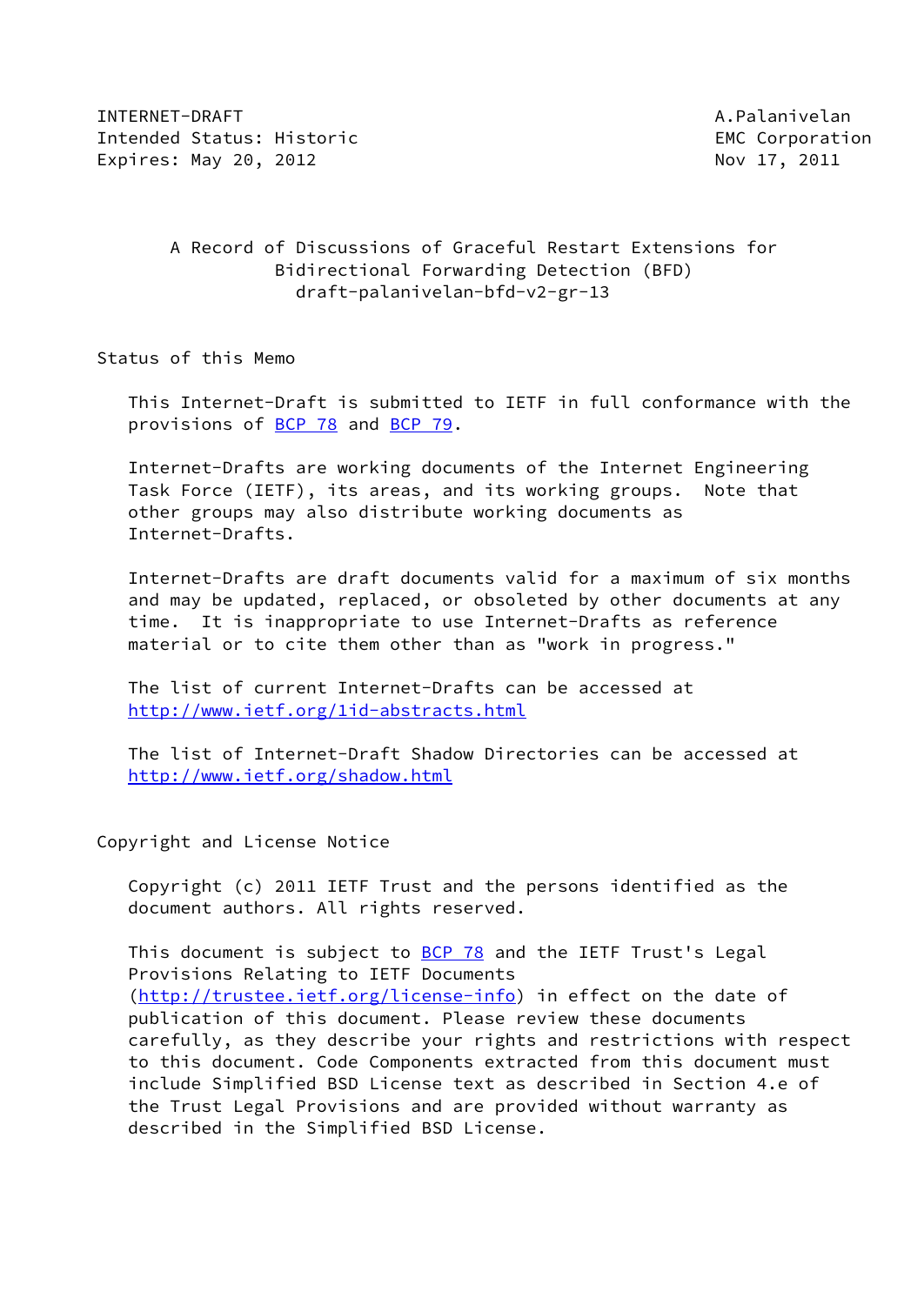| INTERNET DRAFT | draft-palanivelan-bfd-v2-gr-13 |  | May 08, 2011 |
|----------------|--------------------------------|--|--------------|
|                |                                |  |              |

## Abstract

 This document is a historical record of discussions about extending the Bidirectional Forwarding Detection (BFD) protocol to provide additional capabilities to handle Graceful Restart.

 These discussions took place in the context of the IETF's BFD working group, and the consensus in that group was that these extensions should not be made.

 This document presents a summary of the challenges to BFD in surviving a graceful restart, and outlines a potential protocol solution that was discussed and rejected within the BFD working group. The purpose of this document is to provide a record of the work done so that future effort will not be wasted. This document does not propose or document any extensions to BFD, and there is no intention that it should be implemented in its current form.

# Table of Contents

| $\overline{2}$                                                  |  |  |  |  |
|-----------------------------------------------------------------|--|--|--|--|
| 3 <sup>1</sup>                                                  |  |  |  |  |
| $3.1$ Restarts with control protocols 4                         |  |  |  |  |
| 3.2 BFD Co-existing with Broadband configurations $\frac{5}{2}$ |  |  |  |  |
|                                                                 |  |  |  |  |
|                                                                 |  |  |  |  |
|                                                                 |  |  |  |  |
|                                                                 |  |  |  |  |
|                                                                 |  |  |  |  |
| $\underline{5}$ . State Machine for BFD with GR Support 8       |  |  |  |  |
|                                                                 |  |  |  |  |
| $6.1$ . Session Establishment and GR Timer exchange 10          |  |  |  |  |
| 6.2. Remote Neighbor Restart and Recovery 11                    |  |  |  |  |
|                                                                 |  |  |  |  |
| 8                                                               |  |  |  |  |
| 9                                                               |  |  |  |  |
| 10                                                              |  |  |  |  |
| 10.1                                                            |  |  |  |  |
| 10.2 Informative References 13                                  |  |  |  |  |
|                                                                 |  |  |  |  |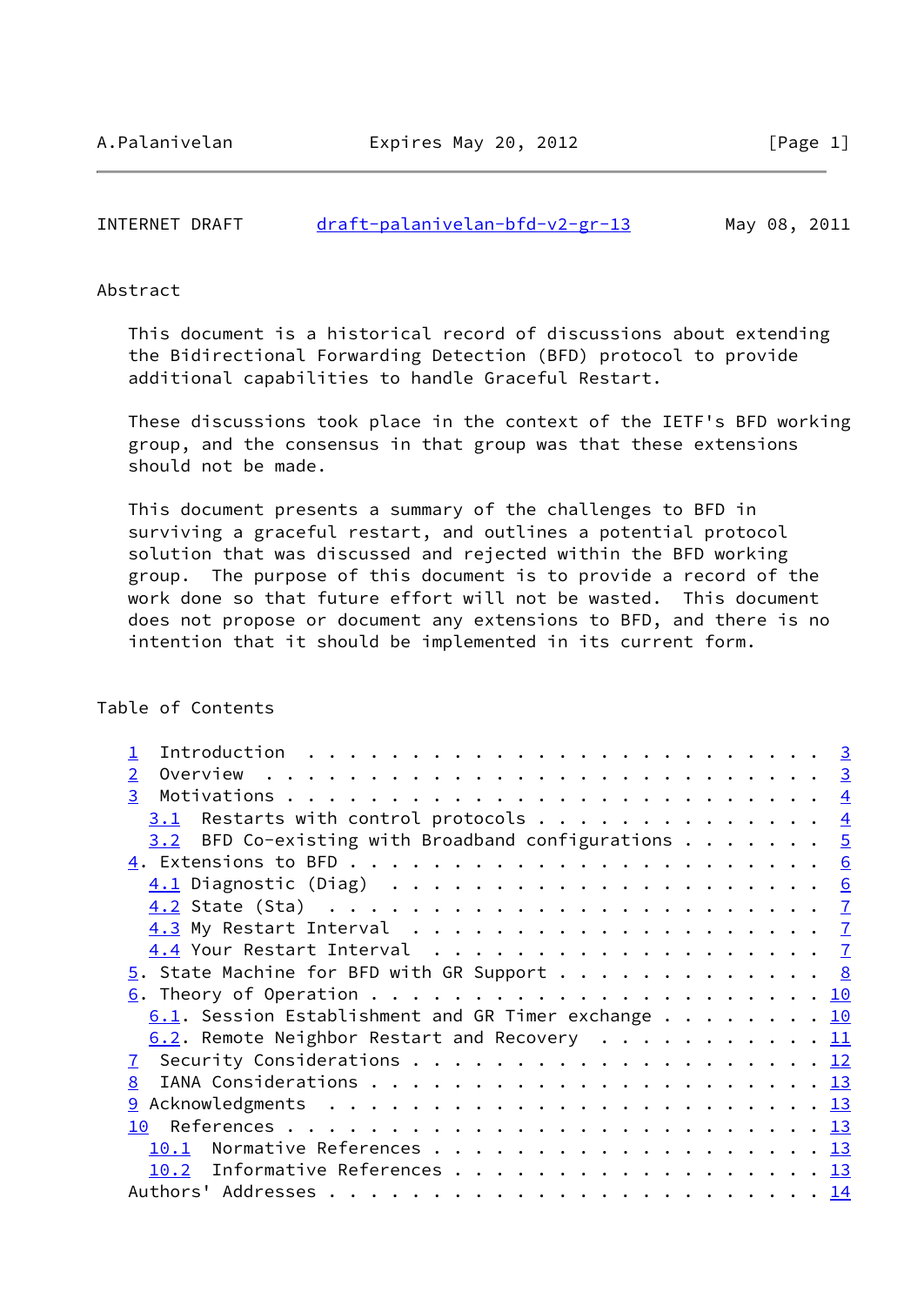A.Palanivelan Expires May 20, 2012 [Page 2]

# <span id="page-2-1"></span>INTERNET DRAFT [draft-palanivelan-bfd-v2-gr-13](https://datatracker.ietf.org/doc/pdf/draft-palanivelan-bfd-v2-gr-13) May 08, 2011

# <span id="page-2-0"></span>[1](#page-2-0) Introduction

 The Bidirectional Forwarding Detection protocol [\[BFD](#page-13-6)] provides mechanism for liveness detection of arbitrary paths between systems. It is intended to provide low-overhead, short-duration detection of failures in the path between adjacent forwarding engines, including the interfaces, data links, and to the extent possible, the forwarding engines themselves. It operates independently of media, data protocols, and routing protocols. An additional BFD goal is to provide a single mechanism that can be used for liveness detection over any media, at any protocol layer, with a wide range of detection times and overhead, to avoid a proliferation of different methods.

 Graceful Restart (GR) was considered for BFD, but was rejected by the BFD Working Group as unnecessary and potentially detrimental to the protocol. As a result, the work on BFD GR was not progressed within the working group.

 This document presents a summary of the challenges to BFD in surviving a graceful restart, and outlines a potential protocol solution that was discussed and rejected within the BFD working group. The purpose of this document is to provide a record of the work done so that future effort will not be wasted.

 This document does not propose or document any extensions to BFD, and there is no intention that it should be implemented in its current form.

# <span id="page-2-2"></span>[2](#page-2-2) Overview

The Bidirectional Forwarding Detection [\[BFD](#page-13-6)] specification defines a protocol with simple and specific semantics. Its purpose is to verify liveliness of the connectivity between a pair of systems, for a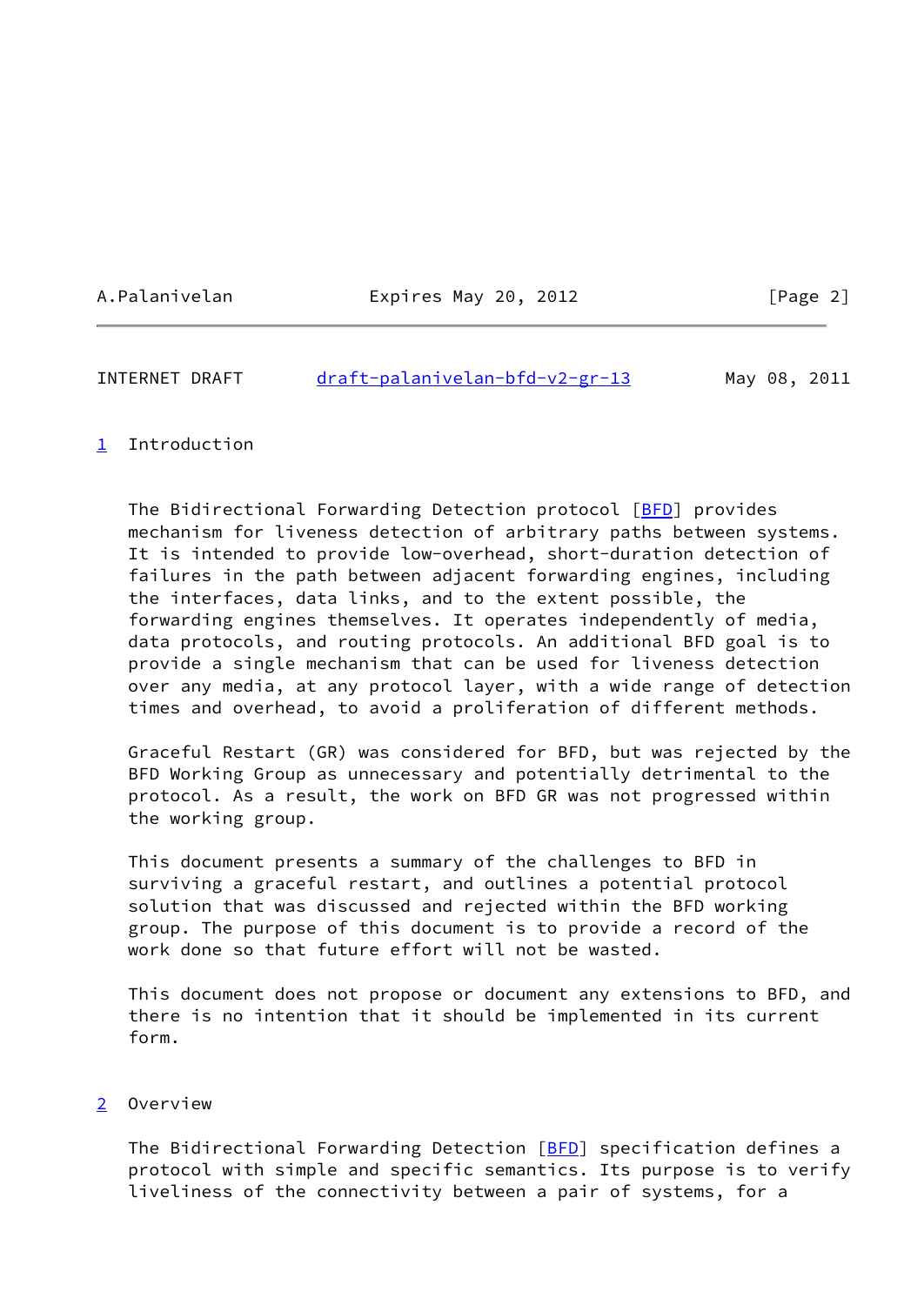particular data protocol across a path (which may be of any technology, length, or at any protocol layer). The promptness of the detection of a path failure can be controlled by trading off protocol overhead and system load with detection times.

 BFD works properly without a need for any GR support. The author is aware of BFD implementations that have experienced problems maintaining liveliness verification during GR. It is true that prioritizing BFD would make sure the other CPU intensive processes do not cause BFD to fail, but this may not be possible in some implementations as there may be other higher priority processing that can't be ignored. For example, perhaps existing subscriber connections can't be given a lesser priority.

| A.Palanivelan | Expires May 20, 2012 | [Page 3] |
|---------------|----------------------|----------|
|               |                      |          |

<span id="page-3-1"></span>INTERNET DRAFT [draft-palanivelan-bfd-v2-gr-13](https://datatracker.ietf.org/doc/pdf/draft-palanivelan-bfd-v2-gr-13) May 08, 2011

<span id="page-3-0"></span>[3](#page-3-0) Motivations

 This section of the document discusses the following issues, might be seen in BFD deployments:

- \* Restarts with control protocols
- \* BFD co-existing with Broadband configurations

 The later sections of this document capture ideas about protocol extensions that attempted to provide a general GR mechanism for BFD, but were rejected by the working group as unnecessary and inappropriate. The working group believes that the existing BFD design has the capabilities to take care of these challenges.

<span id="page-3-2"></span>[3.1](#page-3-2) Restarts with control protocols

Section [4.3 of \[RFC5882\]](https://datatracker.ietf.org/doc/pdf/rfc5882#section-4.3) describes how BFD can interact with the GR of control plane protocols.

 Some protocols can signal the intention to perform a restart before initiating the restart, and can indicate when the restart has been completed. In these cases, [[RFC5882\]](https://datatracker.ietf.org/doc/pdf/rfc5882) recommends that the restart should not be aborted and no topology change should be signalled in the control plane if BFD detects a session failure during the restart.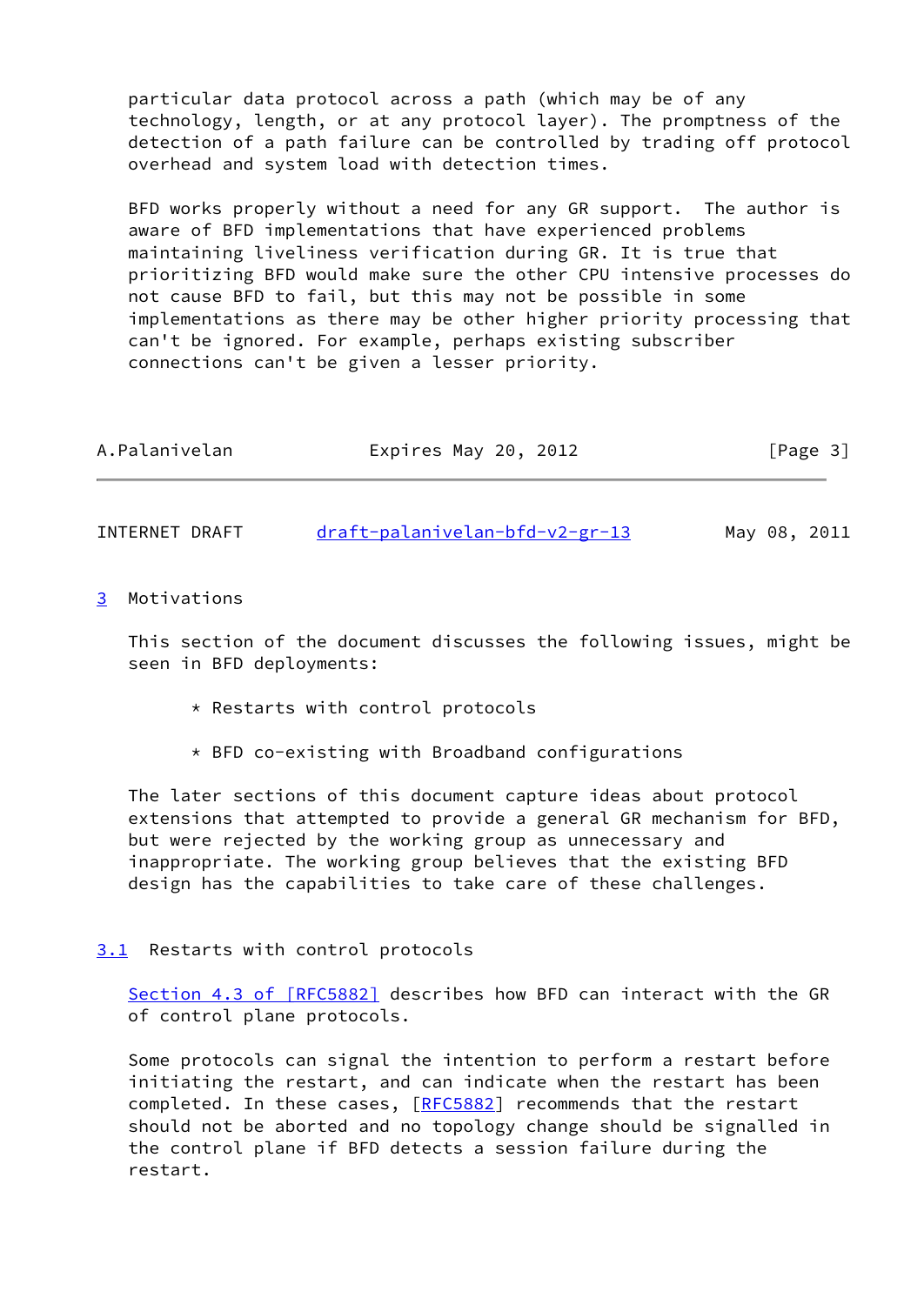Control protocols that cannot signal a planned restart must treat planned and unplanned restarts in the same way. In order to avoid treating a BFD failure being triggered by the restart and causing the restart to be aborted or the topology modified, such protocols depend on the restarting system signalling the existence of the restart event before BFD detects the failure (for example, before the BFD session times out).

 In most cases, whether the restart is planned or unplanned, it is likely that the BFD session timeout will be shorter that the restart time up to the point where the Graceful Restart event can be signalled. Thus, if there is an interruption to BFD caused by the restart, BFD will detect a fault and cause a topology change to be signaled. That means there could be an issue in implementations where a control plane restart event causes BFD to be disrupted. Such a situation could impact non-stop routing and non-stop forwarding support using GR-enabled protocols.

 In considering this situation, the BFD working group determined that the solution was to implement the system such that a protocol restart

| A.Palanivelan<br>Expires May 20, 2012 | [Page 4] |
|---------------------------------------|----------|
|---------------------------------------|----------|

<span id="page-4-1"></span>

| INTERNET DRAFT | draft-palanivelan-bfd-v2-gr-13 |  | May 08, 2011 |
|----------------|--------------------------------|--|--------------|
|                |                                |  |              |

 would not cause disruption to the function of the BFD session. Such could easily be achieved by maintaining the BFD session in the forwarding hardware. In arriving at this determination, the working group realized that any restart event that disrupted the BFD processes in the forwarding hardware would also result in a disruption to forwarding and it would, therefore, be correct to allow BFD to report the failure.

<span id="page-4-0"></span>[3.2](#page-4-0) BFD Co-existing with Broadband configurations

 Assume a Provider-Edge (PE) router may have active DHCP sessions with a large number of clients (say 16k). During a planned restart of the PE, it is possible that a number of the DHCP clients will request the server (restarting router) to renew client IP addresses. These requests will be retried and will reach the router in bulk after it has just come up. The router might be implemented to treat them at a high priority and respond to them. When there are thousands of such requests to the restarting router, the router might spend a major part of its first second of up time addressing them.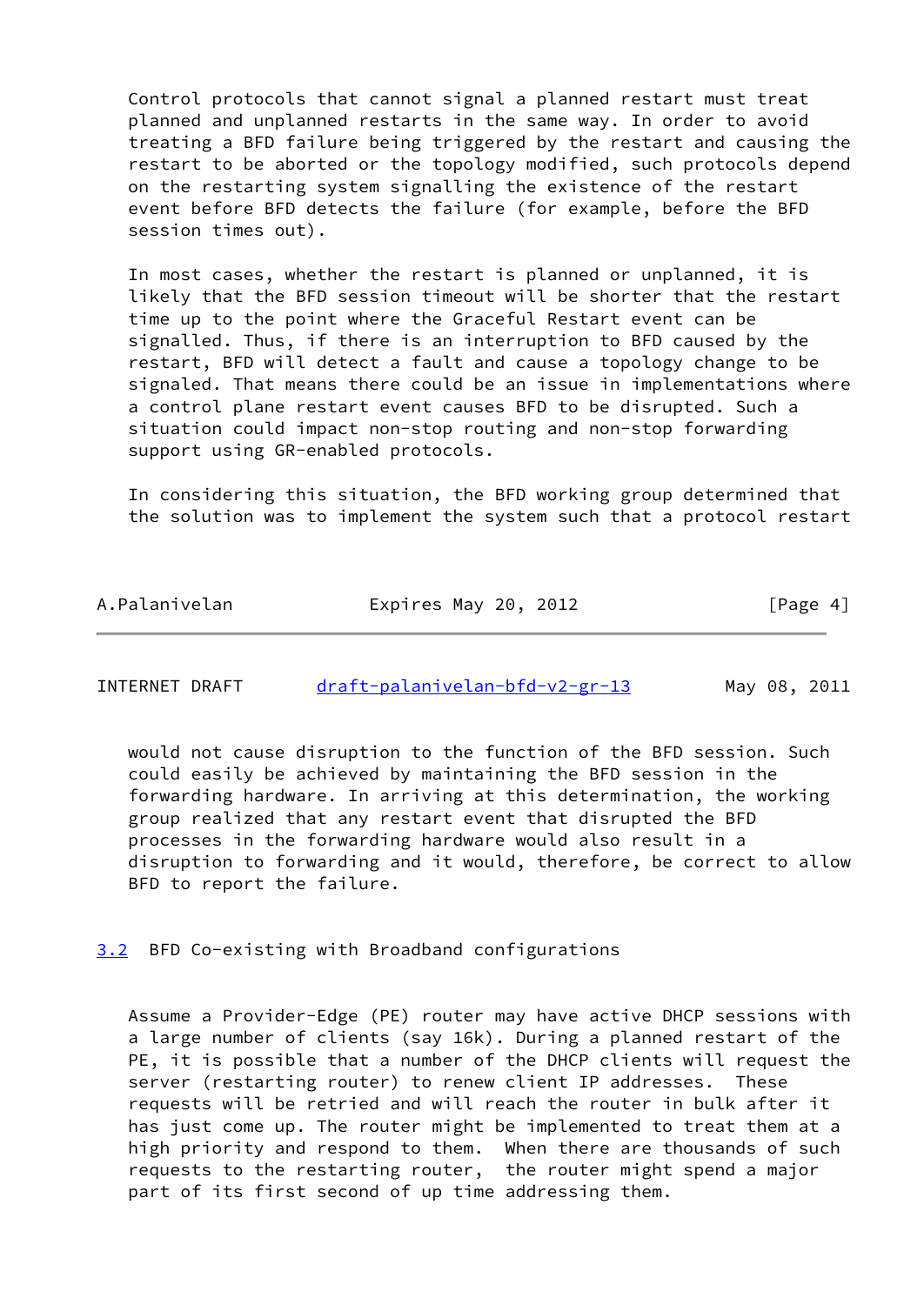In this scenario, a control protocol like OSPFv2 that has GR enabled [\[OSPF-GRACE\]](#page-14-2), could withstand the restart for the specified restart interval (as it will be in seconds) and it is likely to survive the restart, maintaining its forwarding plane.

 In the same scenario, if BFD is enabled for OSPFv2 for an unplanned restart, the (BFD) neighbor router will be expecting BFD control packets in a milliseconds interval; during the restart process it could timeout, which would also impact the associated OSPFv2 adjacency and result in loss of traffic.

 The scenario will be the same for BFD with a protocol such as IS-IS [\[IS-IS-GRACE](#page-14-3)], where the problem would be seen even for a planned restart since there is no ability to signal the restart event.

 In its consideration of this scenario, the BFD working group decided that the situation would only arise if the PE router implementation gave disproportionate resources to other processes in such a way as to impact BFD. The working group considered that a sensible implementation would not lead to the problems described in this section.

| A.Palanivelan | Expires May 20, 2012 | [Page 5] |
|---------------|----------------------|----------|
|               |                      |          |

<span id="page-5-1"></span>

| INTERNET DRAFT | draft-palanivelan-bfd-v2-gr-13 |  | May 08, 2011 |
|----------------|--------------------------------|--|--------------|
|                |                                |  |              |

### <span id="page-5-0"></span>[4](#page-5-0). Extensions to BFD

 The protocol elements described in this section were rejected by the BFD working group and should not be implemented. The protocol procedures are not complete and the message formats do not form part of any BFD specification.

 In discussions of a potential BFD protocol solution to circumvent the issues described in [Section 3,](#page-3-0) a proposal was made to introduce a new BFD diag value to indicate that the neighbor is restarting, and provisions to configure BFD Graceful Restart timers.

 The Generic BFD Control Packet [\[BFD](#page-13-6)] format shown below includes two additional fields "My Restart Interval" and "Your Restart Interval".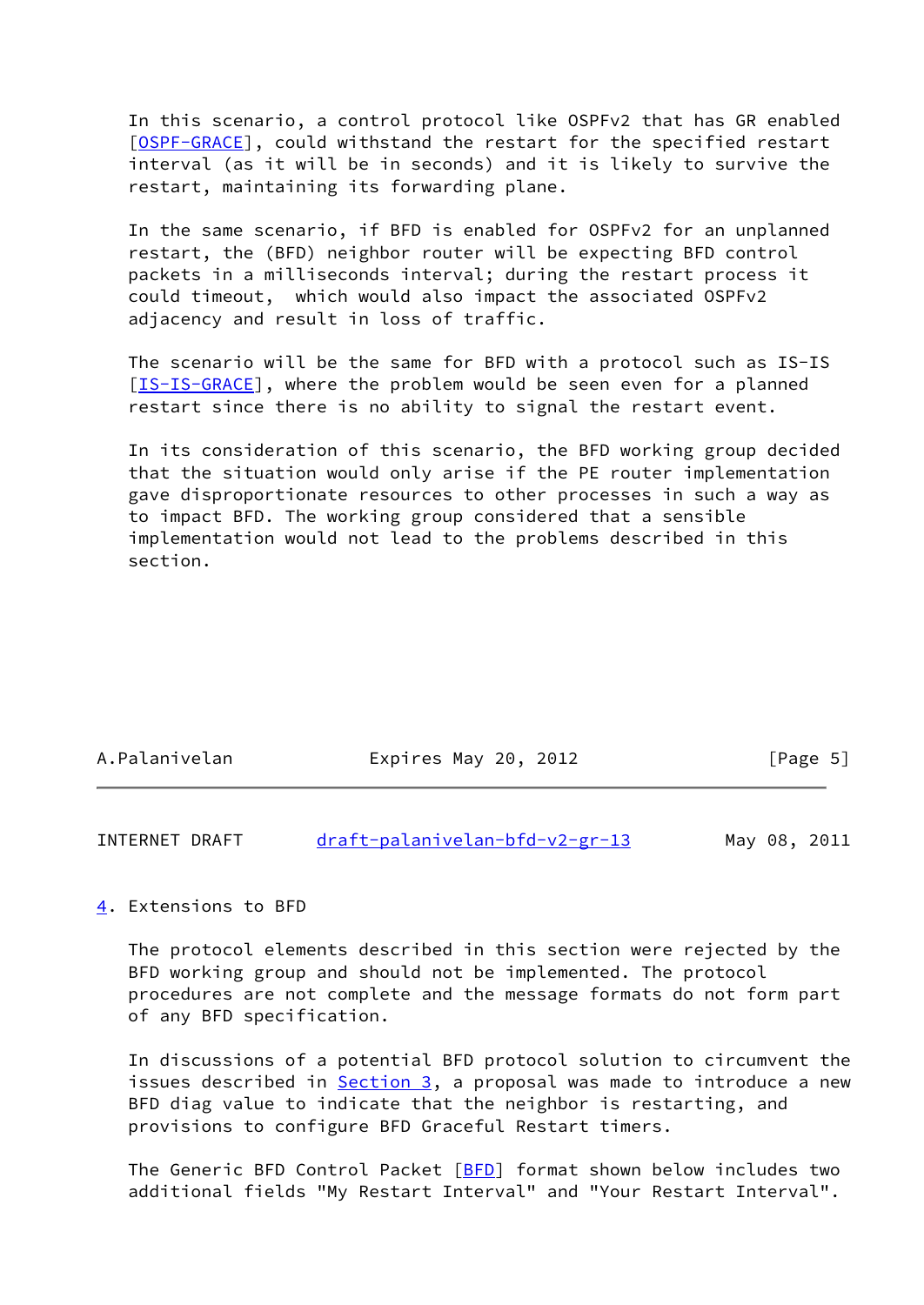0 1 2 3 0 1 2 3 4 5 6 7 8 9 0 1 2 3 4 5 6 7 8 9 0 1 2 3 4 5 6 7 8 9 0 1 +-+-+-+-+-+-+-+-+-+-+-+-+-+-+-+-+-+-+-+-+-+-+-+-+-+-+-+-+-+-+-+-+ |Vers | Diag |Sta|P|F|C|A|D|M| Detect Mult | Length | +-+-+-+-+-+-+-+-+-+-+-+-+-+-+-+-+-+-+-+-+-+-+-+-+-+-+-+-+-+-+-+-+ | My Discriminator | +-+-+-+-+-+-+-+-+-+-+-+-+-+-+-+-+-+-+-+-+-+-+-+-+-+-+-+-+-+-+-+-+ | Your Discriminator | +-+-+-+-+-+-+-+-+-+-+-+-+-+-+-+-+-+-+-+-+-+-+-+-+-+-+-+-+-+-+-+-+ Desired Min TX Interval +-+-+-+-+-+-+-+-+-+-+-+-+-+-+-+-+-+-+-+-+-+-+-+-+-+-+-+-+-+-+-+-+ Required Min RX Interval +-+-+-+-+-+-+-+-+-+-+-+-+-+-+-+-+-+-+-+-+-+-+-+-+-+-+-+-+-+-+-+-+ Required Min Echo RX Interval +-+-+-+-+-+-+-+-+-+-+-+-+-+-+-+-+-+-+-+-+-+-+-+-+-+-+-+-+-+-+-+-+ | My Restart Interval | +-+-+-+-+-+-+-+-+-+-+-+-+-+-+-+-+-+-+-+-+-+-+-+-+-+-+-+-+-+-+-+-+ Your Restart Interval +-+-+-+-+-+-+-+-+-+-+-+-+-+-+-+-+-+-+-+-+-+-+-+-+-+-+-+-+-+-+-+-+

<span id="page-6-0"></span>[4.1](#page-6-0) Diagnostic (Diag)

 A diagnostic code specifying the local system's reason for the last change in session state. This field allows remote systems to determine the reason that the previous session failed. Values for this field are allocated by IANA according to Expert Review [\[RFC5226](https://datatracker.ietf.org/doc/pdf/rfc5226)]. The procedures discussed, rejected and recorded in this document include a new diag value to represent "Neighbor Restarting".

| A.Palanivelan | Expires May 20, 2012 | [Page 6] |
|---------------|----------------------|----------|
|---------------|----------------------|----------|

<span id="page-6-2"></span>INTERNET DRAFT [draft-palanivelan-bfd-v2-gr-13](https://datatracker.ietf.org/doc/pdf/draft-palanivelan-bfd-v2-gr-13) May 08, 2011

<span id="page-6-1"></span>[4.2](#page-6-1) State (Sta)

 The procedures discussed, rejected and recorded in this document include a new BFD session state, "NeighborRestart".

The current session state is signalled in the Sta field [\[BFD](#page-13-6)]. This is a two-bit field and [\[BFD](#page-13-6)] defines all four possible values for the field. No mechanism was discussed or agreed upon within the BFD working group for how this additional session state would be signalled. A proposal to use the value 4 in the two-bit field was considered impractical.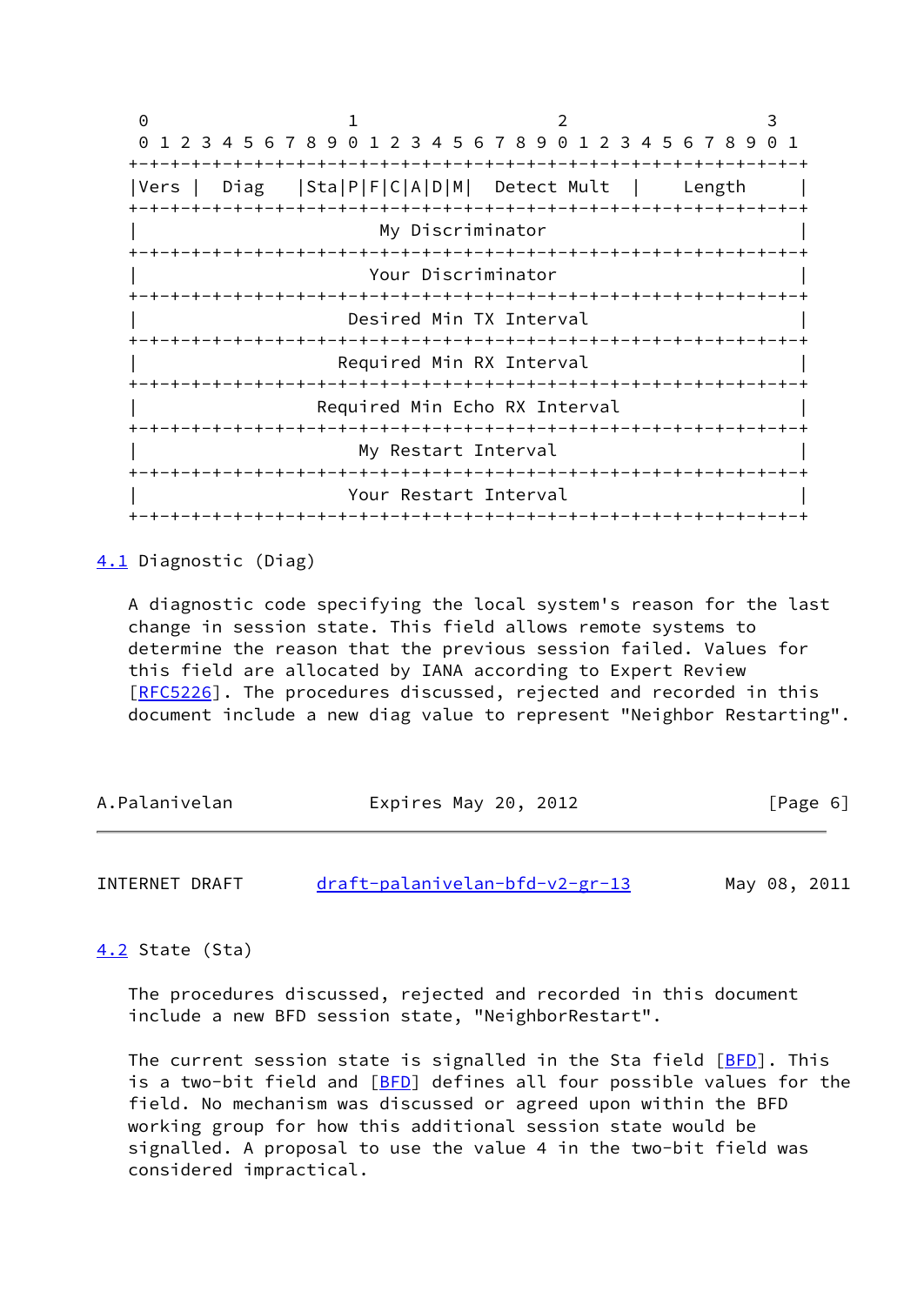### <span id="page-7-0"></span>[4.3](#page-7-0) My Restart Interval

 The procedures discussed, rejected and recorded in this document include the addition of a My Restart Interval field to the BFD message as shown in the figure in **Section 4.** 

 This is the restart interval, in microseconds, of the transmitting system advertised to the remote system. In the case of a restart (of the transmitting system), the remote system is expected to keep the BFD session up for this duration of time. This field needs to have a value greater than the detection time (see  $section 6.2$ ). A value of 0 indicates to the remote system that this system has BFD-GR disabled. The Length (L) field in the BFD header that indicates the fixed header length, would include the length of this field if this field were present.

<span id="page-7-1"></span>[4.4](#page-7-1) Your Restart Interval

 The proposed procedures discussed, rejected and recorded in this document include the addition of a Your Restart Interval field to the BFD message as shown in the figure in **Section 4.** 

 This is the restart interval, in microseconds, received from the corresponding remote system. In the case of a restart (of the remote system), the transmitting system is expected to keep the BFD session up for this duration of time. This field needs to have a value greater than the detection time. The Length (L) field in the BFD header that indicates the fixed header length, would include the length of this field, if this field were present.

| Expires May 20, 2012<br>A.Palanivelan | [Page 7] |
|---------------------------------------|----------|
|---------------------------------------|----------|

<span id="page-7-3"></span>INTERNET DRAFT [draft-palanivelan-bfd-v2-gr-13](https://datatracker.ietf.org/doc/pdf/draft-palanivelan-bfd-v2-gr-13) May 08, 2011

<span id="page-7-2"></span>[5](#page-7-2). State Machine for BFD with GR Support

 The BFD state machine is quite straightforward and explained in detail by [[BFD](#page-13-6)]. [\[BFD](#page-13-6)] describes different states for BFD as: Down, Init, Up, AdminDown.

 Each system communicates its session state in the State (Sta) field of the BFD Control packet, and that received state, in combination with the local session state, drives the state machine.Please refer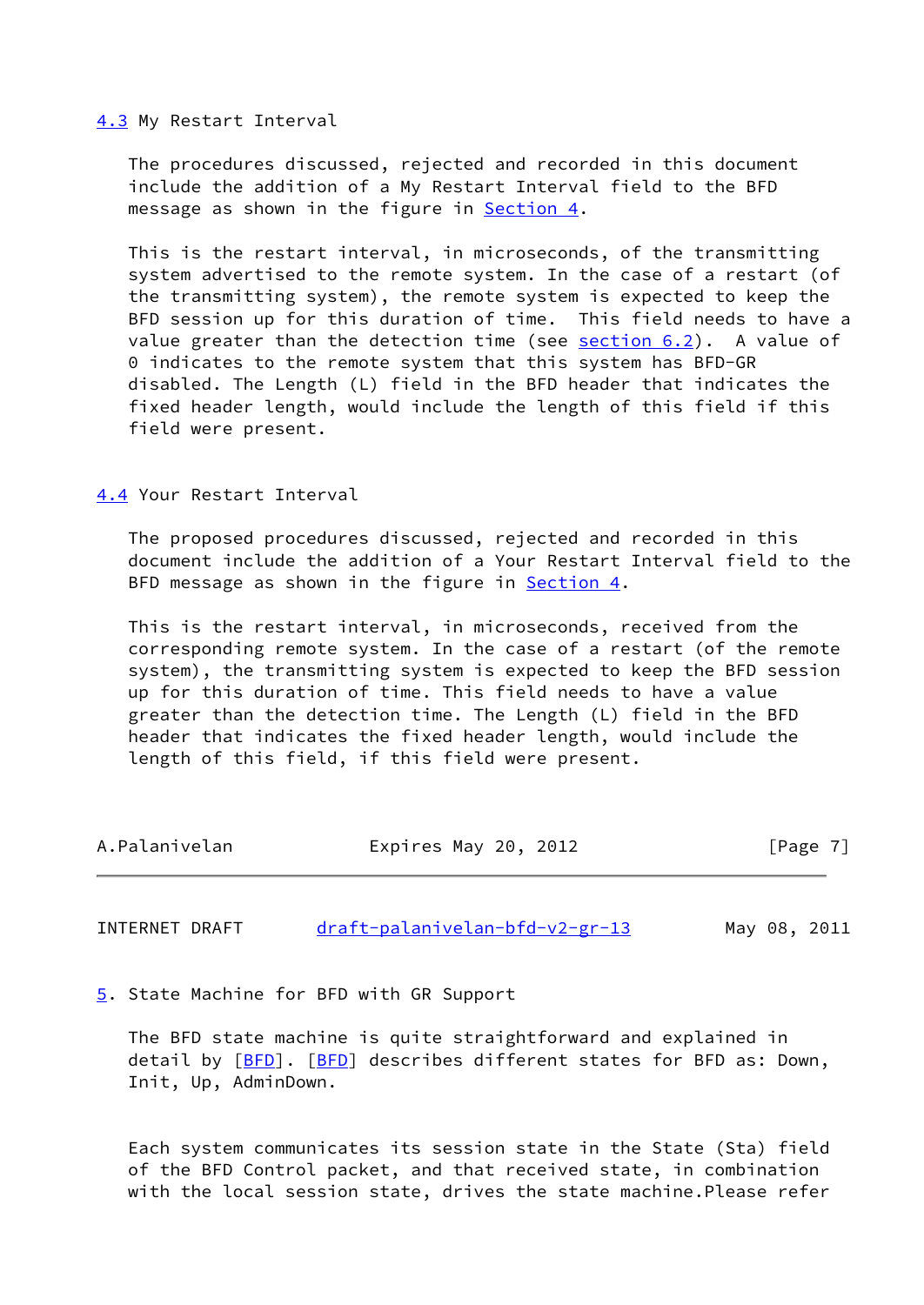to [[BFD\]](#page-13-6) for state the machine diagram and detailed explanations of the state transitions.

 The following diagram provides an overview of the state machine, for state transitions for BFD with GR support (where "Your Restart Interval" has a non-zero value greater than Detection time). This document introduces a new state, "NeighborRestart" to the BFD state machine. The use of that new state has not been adopted by the BFD working group and should not be included in implementations.

Furthermore, as noted in [Section 4.2](#page-6-1), no mechanism exists or has been proposed for communicating this additional state to a BFD peer. Therefore, it must be recognized that the state machine shown here is purely hypothetical and that all procedures described do not form part of the BFD specification.

 The "Your Restart Interval" must have a value greater than the detection time value. If this value is zero or less than the detection time value, the state transitions should completely follow the BFD state machine as defined by  $[BFD]$  $[BFD]$ .

 The notation on each arc represents the state of the remote system (as received in the State field in the BFD Control packet) or indicates the expiration of the Detection Timer.

| A.Palanivelan | Expires May 20, 2012 | [Page 8] |
|---------------|----------------------|----------|
|---------------|----------------------|----------|

INTERNET DRAFT [draft-palanivelan-bfd-v2-gr-13](https://datatracker.ietf.org/doc/pdf/draft-palanivelan-bfd-v2-gr-13) May 08, 2011

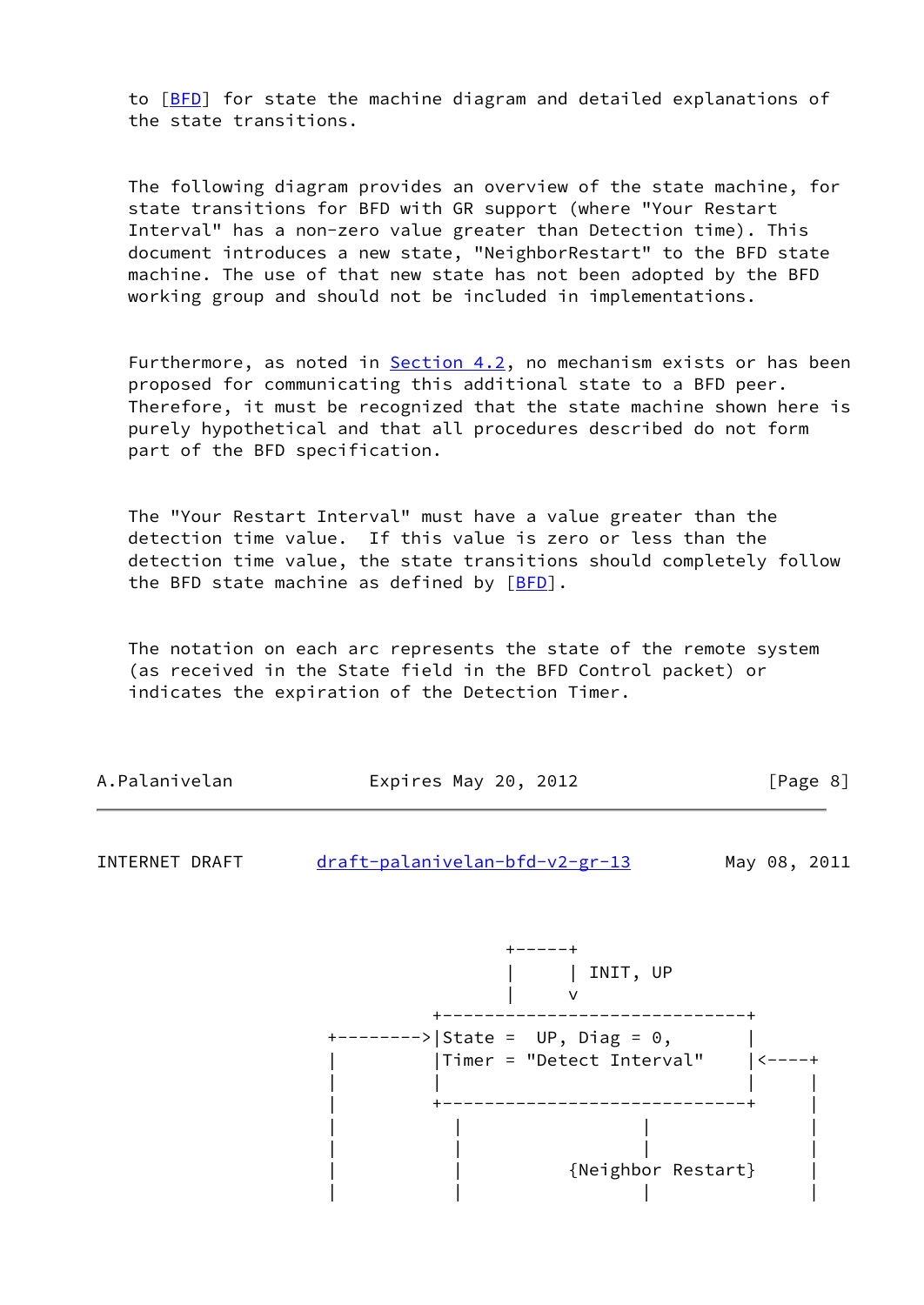

 Note1: This state diagram holds only for BFD with GR extension as described in this document, which implies that "your Restart Interval" has a value greater than the Detection time value of the established session. This state machine must not be implemented.

 Note2: The labels of the diagram in braces {} indicate the GR Specific events on the remote neighbor (Restart/Restart complete).

 The State Transitions involving the new state, NeighborRestart is explained in the next section of this document.

| A.Palanivelan | Expires May 20, 2012 | [Page 9] |
|---------------|----------------------|----------|
|               |                      |          |

<span id="page-9-1"></span>

| INTERNET DRAFT | draft-palanivelan-bfd-v2-gr-13 |  | May 08, 2011 |
|----------------|--------------------------------|--|--------------|
|                |                                |  |              |

<span id="page-9-0"></span>[6](#page-9-0). Theory of Operation

 This section describes the possible operation of the protocol elements and state machine described in the previous sections. The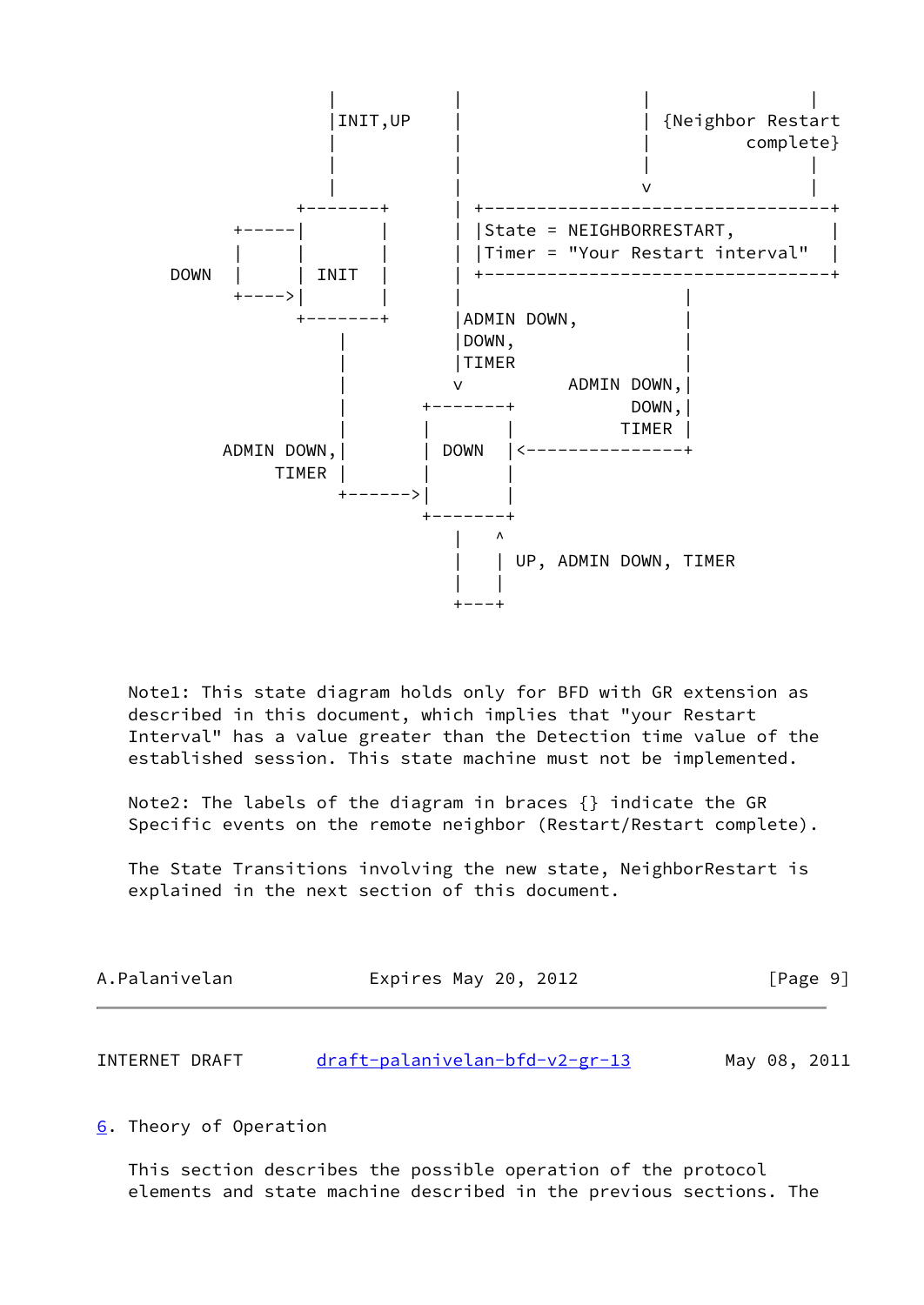processes described here were discussed and rejected by the BFD working group. In particular, the processes presented are specific to the GR and are not complete. The BFD Working group does not recommend these processes for implementation and must not form part of a deployed BFD system.

<span id="page-10-0"></span>[6.1](#page-10-0). Session Establishment and GR Timer exchange

 The BFD session establishment follows the procedures as described in[BFD]. If the technology described by this document were to be implemented, the BFD control packets would have the following fields with the values given below.

 A new section to the BFD control packet format, "My Restart Interval" [\(Section 4.3](#page-7-0)) needs to have a non-zero value that is greater than the detection time.

 A new section to the BFD control packet format, "Your Restart Interval" ([Section 4.4](#page-7-1)) needs to have a non-zero value that is greater than the detection time.

 The "My Restart Interval" and "Your Restart Interval" are used in exchanging the GR timers information between the systems.

 "My Restart Interval" is the time interval in microseconds, that this system expects its remote system to wait for before bringing down its BFD session with that system.

 "Your Restart Interval" is the time interval in microseconds, specified by the remote system, that it expects this system to wait for, before bringing down its BFD session with the remote system.

 Once the packet exchanges are complete and the BFD sessions are up,every BFD session will have information about the time interval its remote system will wait during a Restart, and also the time interval this system has to wait when the remote system restarts. The "My Restart Interval" and the "Your Restart Interval" values can be modified after the session is up, just like the other BFD parameters, and in this case the packet exchanges will sync up the restart interval times (My and Your) on both the sides appropriately.

| A.Palanivelan | Expires May 20, 2012 | [Page 10] |
|---------------|----------------------|-----------|
|---------------|----------------------|-----------|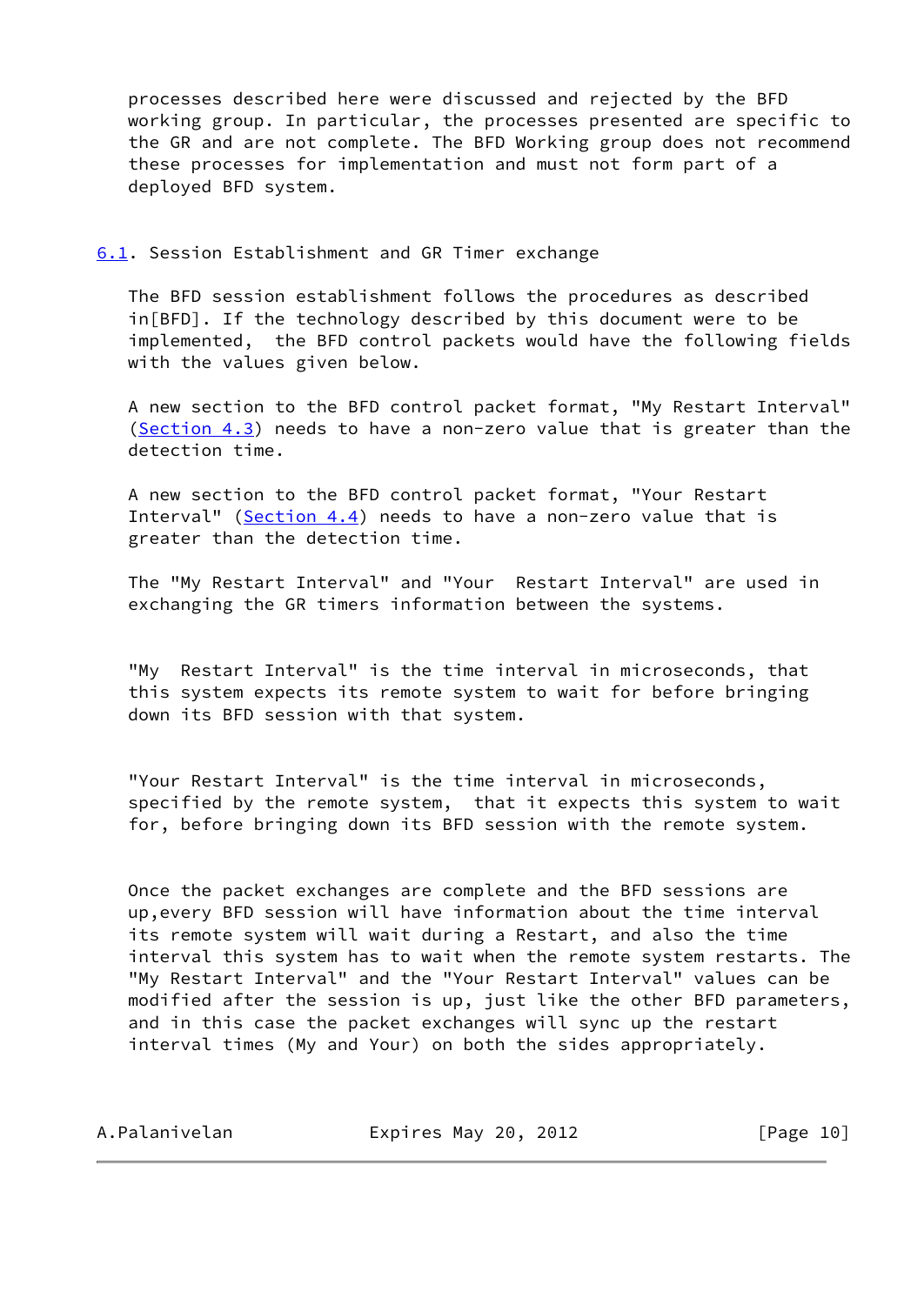<span id="page-11-1"></span> The exchange of GR Specific parameters during BFD session establishment is indicated in the diagram below. The diagram shows only part of control packets, for the purpose of clarity.



 The initial BFD packet exchange between local system and remote system will have the exchanged values for the "My Restart Interval" or 0. The "Your Restart Interval" will reflect the value received in My Restart Interval" from the corresponding remote system, or be Zero if that value is not set (value of 0).

 A value of Zero for "Your Restart Interval" means that the BFD GR is disabled at the remote end, and similarly a value of Zero for "My Restart Interval" means that BFD GR is disabled at the transmitting system.

<span id="page-11-0"></span>[6.2](#page-11-0). Remote Neighbor Restart and Recovery

 When the BFD neighbors have established their BFD sessions (with their BFD GR timer values exchanged as described above), the following set of operations take place when the remote neighbor attempts a graceful restart (for example, with a GR enabled routing protocol like OSPFv2/IS-IS tied with BFD).

 Once the packet exchanges are complete and the BFD sessions are up, every BFD session will have information about the time interval its remote system will wait during a Restart, and also the time interval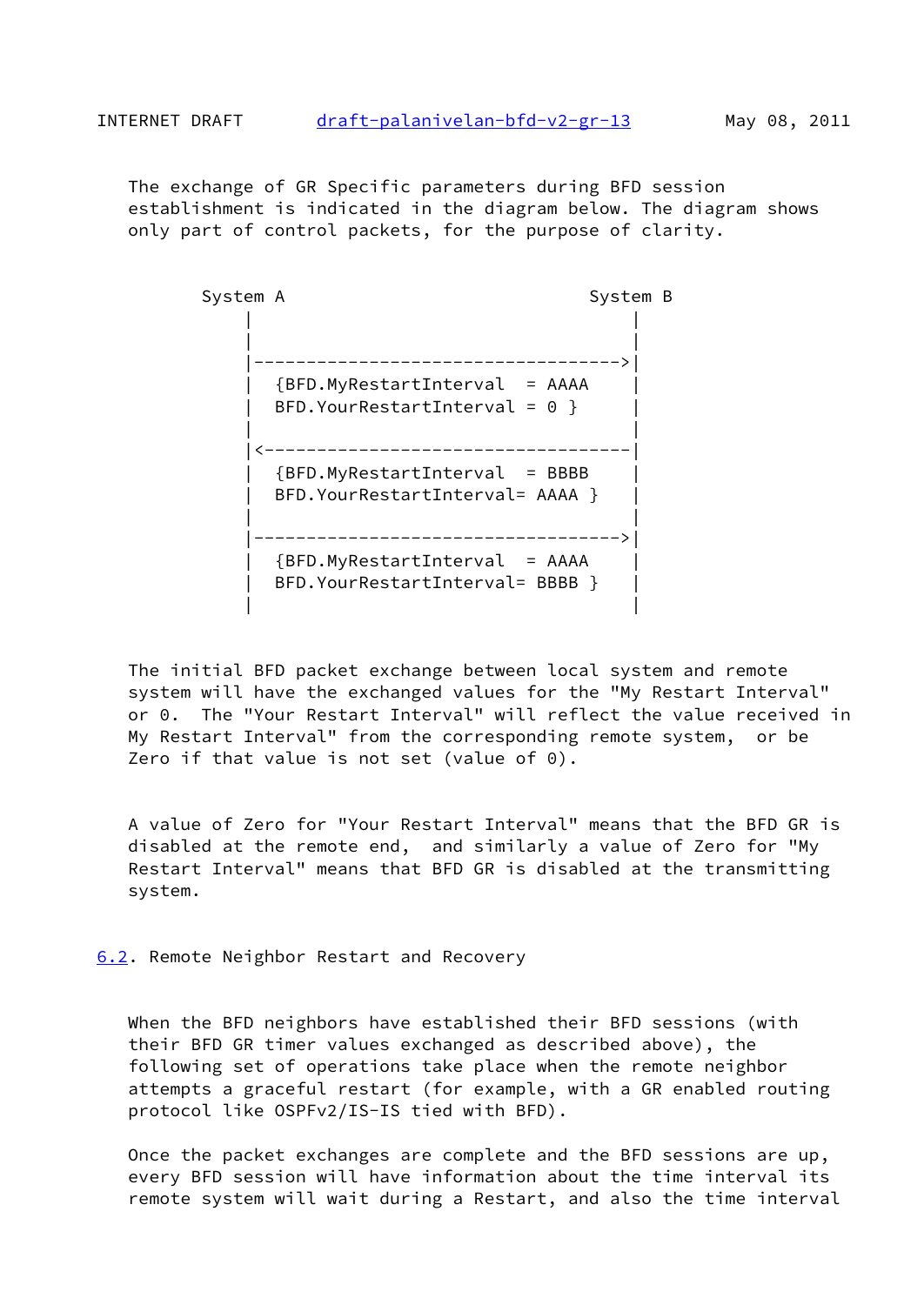this system has to wait when the remote system restarts.

A.Palanivelan Expires May 20, 2012 [Page 11]

<span id="page-12-0"></span>INTERNET DRAFT [draft-palanivelan-bfd-v2-gr-13](https://datatracker.ietf.org/doc/pdf/draft-palanivelan-bfd-v2-gr-13) May 08, 2011

 For clarity, let us revisit the BFD timers and BFD detection time as described in [\[BFD](#page-13-6)].

 The Detection Time (the period of time without receiving BFD packets after which the session is determined to have failed) is not carried explicitly in the protocol. Rather, it is calculated independently in each direction by the receiving system based on the negotiated transmit interval and the detection multiplier.

 This means that a BFD control packet should be received from the remote neighbor within the detection time. When the BFD control packet is not received from the remote neighbor within this time, the timer expiry should bring the BFD session state to down.

 During a Graceful, we may end up in a situation that the routing protocol (like OSPFv2) is in graceful restart mode with the remote neighbor restarting, and the system not receiving BFD control packets within the detection time, due to other CPU intensive processes in the system. The technology described by this document addresses this issue.

 If the set of systems had their BFD sessions established, with GR support as described in this document, when the remote neighbor restarts it will set the BFD diagnostics field to a value to indicate "Neighbor Restarting" in the control packet to its neighbor (local system).

 When the local system receives a BFD control packet with its diag field set to indicate "Neighbor Restarting", the local system will update its timer to the previously exchanged value of "Your Restart Interval".

 This effectively means that the local system should wait for a BFD control packet for "Your Restart Interval" instead of Detection time. This will be the case as long as the diag field from the remote neighbor indicates Neighbor Restart. The BFD moves from "Up" to "NeighborRestart" state.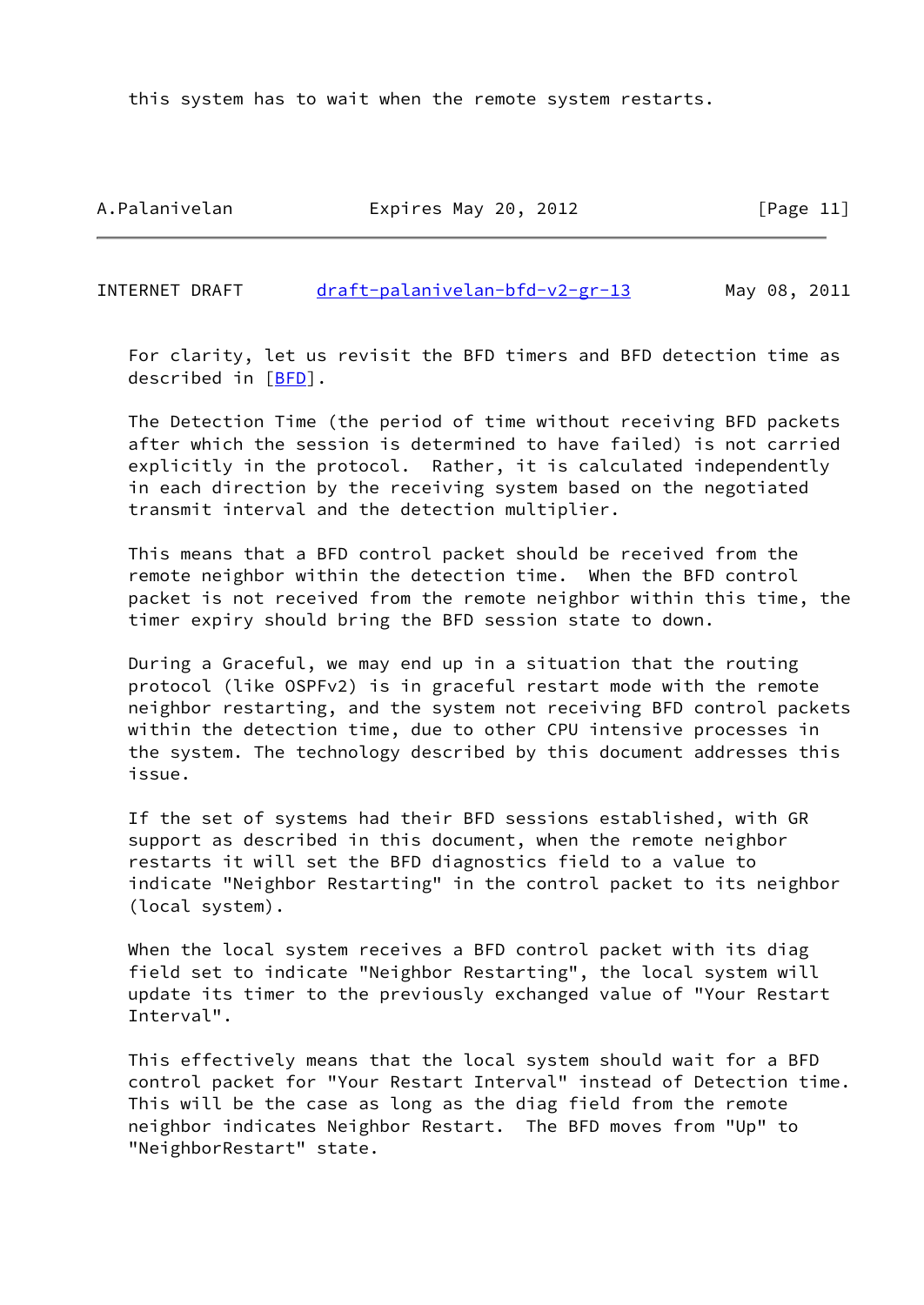# <span id="page-13-0"></span>[7](#page-13-0) Security Considerations

 The security implications of the ideas discussed in this document have not been examined. It is likely that the security considerations discussed in [\[BFD](#page-13-6)], [\[BFD-1HOP](#page-13-7)] apply to this document.

| A.Palanivelan | Expires May 20, 2012 | [Page 12] |
|---------------|----------------------|-----------|
|               |                      |           |

<span id="page-13-2"></span>INTERNET DRAFT [draft-palanivelan-bfd-v2-gr-13](https://datatracker.ietf.org/doc/pdf/draft-palanivelan-bfd-v2-gr-13) May 08, 2011

## <span id="page-13-1"></span>[8](#page-13-1) IANA Considerations

 This document is a historical record of the work and the discussions on the BFD working group, on a possible solution to Graceful Restart. No IANA action is requested.

### <span id="page-13-3"></span>[9](#page-13-3) Acknowledgments

 The Author likes to acknowledge caldwel.E and Ramesh.M for their early inputs to this document. Thanks to Fred Baker, Dave Ward (bfd-wg Chair), Senthil Sivakumar, Nevil Brownlee (RFC-ISE) and Adrian Farrel (routing AD) for valuable advice, help and guidance.

 The Author also likes to thank Joel Bion, Karthik, Mridhula, Ramya, and members of ISOC fellowship committee for their wholehearted

support towards the author's IETF activities.

### <span id="page-13-4"></span>[10](#page-13-4) References

<span id="page-13-5"></span>[10.1](#page-13-5) Normative References

- <span id="page-13-6"></span> [BFD] Katz, D., and Ward, D., "Bidirectional Forwarding Detection"[,RFC 5880](https://datatracker.ietf.org/doc/pdf/rfc5880), June, 2010.
- <span id="page-13-7"></span> [BFD-1HOP] Katz, D., and Ward, D., "BFD for IPv4 and IPv6 (Single Hop)", [RFC 5881,](https://datatracker.ietf.org/doc/pdf/rfc5881) June, 2010.
- [RFC5882] Katz, D. and Ward, D., "Bidirectional Forwarding Detection", [RFC 5882](https://datatracker.ietf.org/doc/pdf/rfc5882), June 2010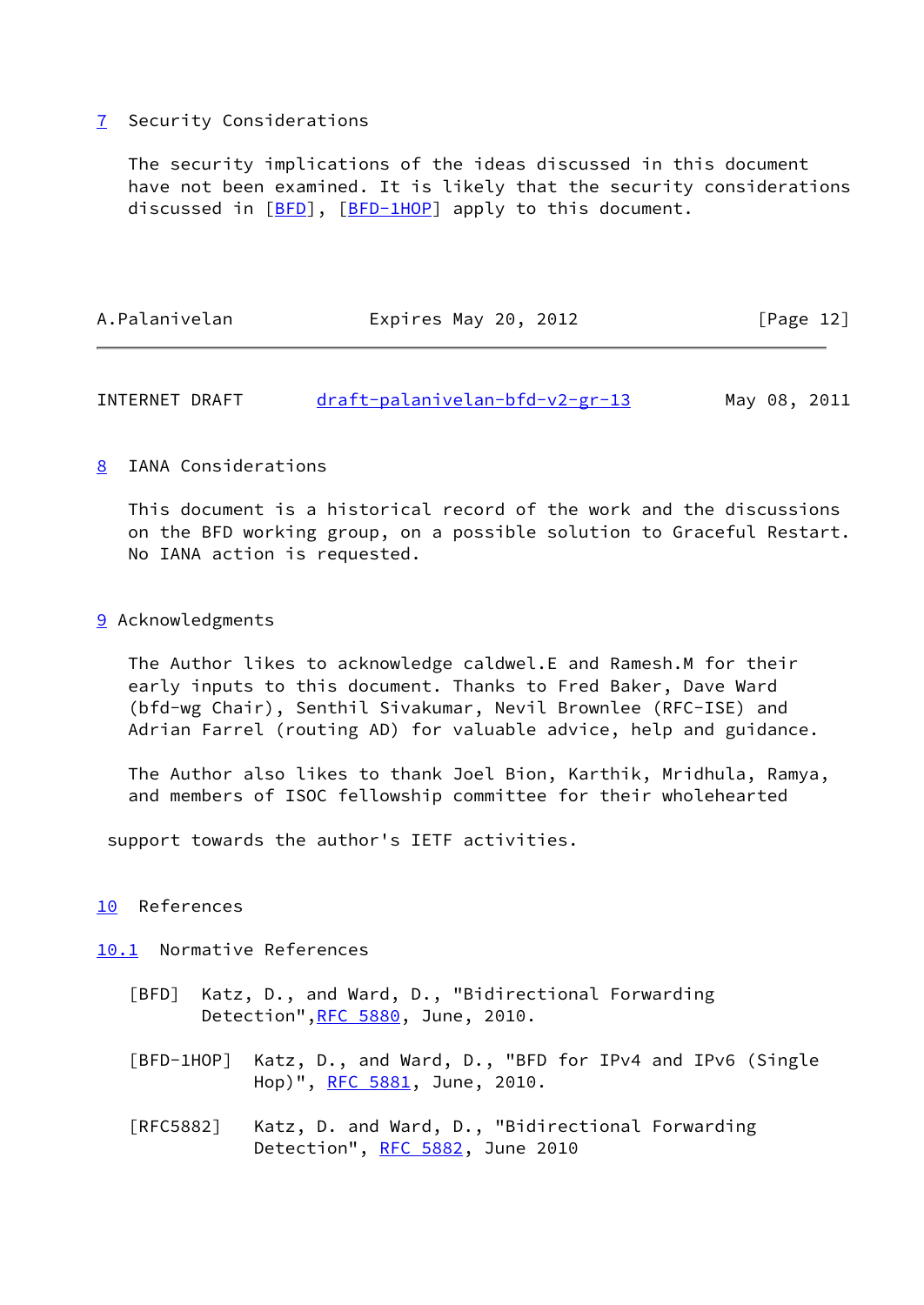<span id="page-14-0"></span>[10.2](#page-14-0) Informative References

- <span id="page-14-3"></span> [IS-IS-GRACE] Shand, M., and Ginsberg, L., "Restart signaling for IS-IS", [RFC 5306](https://datatracker.ietf.org/doc/pdf/rfc5306), October 2008.
- <span id="page-14-2"></span>[OSPF-GRACE] Moy, J., et al, "Graceful OSPF Restart", [RFC 3623](https://datatracker.ietf.org/doc/pdf/rfc3623), November 2003.
- [RFC5226] T. Narten, H. Alvestrand, "Guidelines for Writing an IANA Considerations Section in RFCs", [RFC5226](https://datatracker.ietf.org/doc/pdf/rfc5226), May 2008.

| A.Palanivelan | Expires May 20, 2012 | [Page $13$ ] |
|---------------|----------------------|--------------|
|               |                      |              |

<span id="page-14-1"></span>INTERNET DRAFT [draft-palanivelan-bfd-v2-gr-13](https://datatracker.ietf.org/doc/pdf/draft-palanivelan-bfd-v2-gr-13) May 08, 2011

Authors' Addresses

 Palanivelan Appanasamy Principal Software Engineer, Networking/WAN, EMC Corporation, Bangalore-560048. India.

EMail: Palanivelan.Appanasamy@emc.com